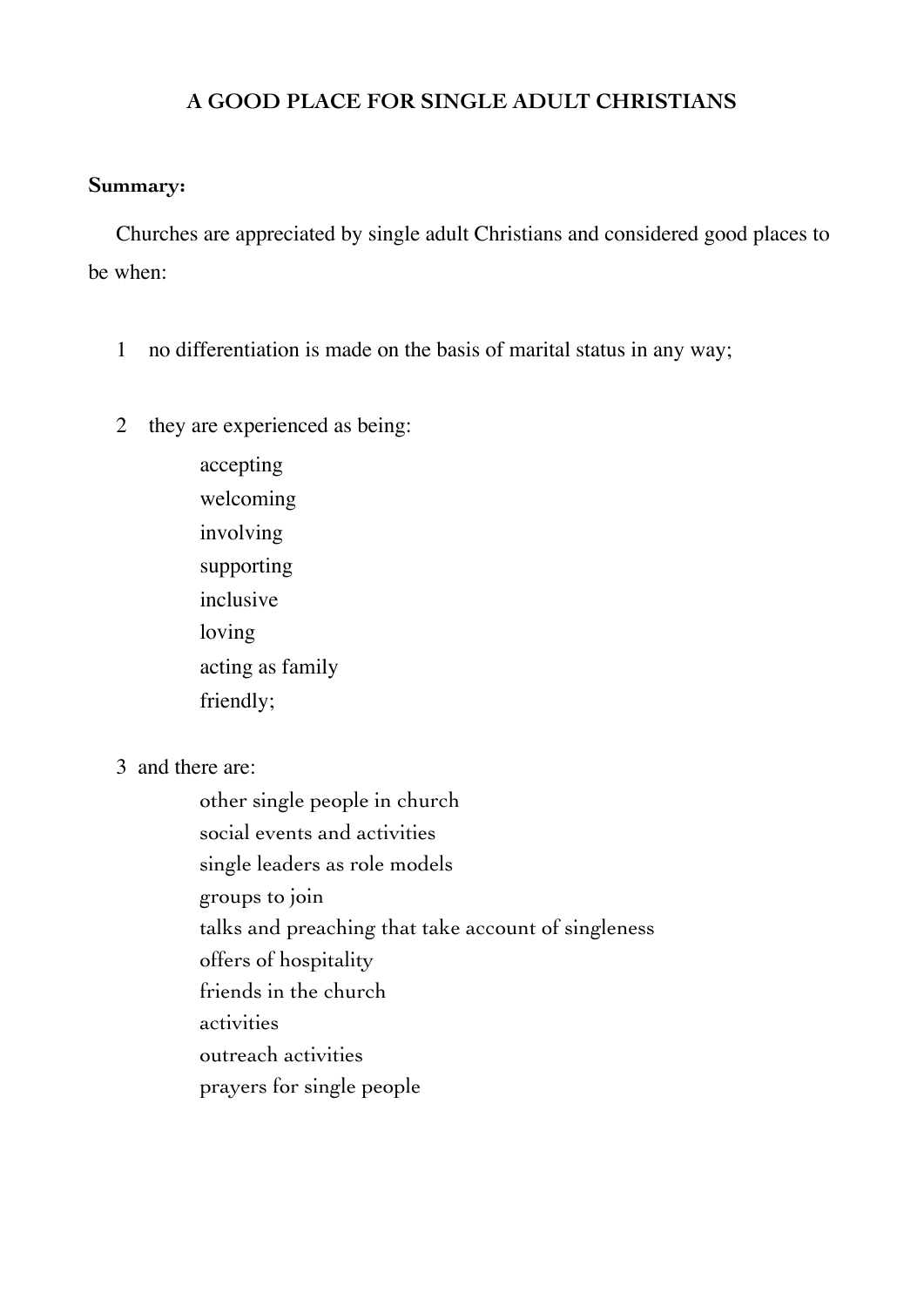# **Overview**

# **Respondents were invited to say what makes their church a good place for single Christians, providing any stories, anecdotes or examples that could provide some inspiration.**

1,403 respondents did so, all of which were read and a representative sample of 500 (taken in blocks of 100 from all) was analysed in detail.

Of these, 34% either said that they had nothing positive to say about their church being a good place for single people, for example, 'It isn't' or that they listed what they would like to see rather than had actually experienced.

For example:

- Unfortunately not a good place for singles (481)
- ...endless talks on children, youth, marriage, relationships, sex, dedications, engagements....the church is set up for a 'normal' life progression.....if you don't 'go' the normal route you can feel an oddity (508)
- Sadly, I have not one positive thing to say here about my Church. I am hopeful that I will meet someone through this [Christian online dating] site who will take me with him to his Church which will hopefully have more Christian values than mine currently does. If certain Churches do not start moving with the times and realise that there are loads of divorced people out there, and embrace them, mistakes and all, they are not going to exist in another 10/20 years time. (138)
- I'm afraid I can't. It gets worse as the church 'grows' and more couples/families come. The rest of us are ignored. I'm thinking of leaving - but to where?! Most churches are the same! I am too old for Youth Groups! But I do not have a disease! I am young-at-heart, intelligent, attractive, on- fire for God ...and treated as if I'm invisible! I am hurting & 'lonely' & need some of that Christian Love Jesus talks about us giving! (Yes, I give!) So, I don't know the answer...full of joy & also growing sorrow & disappointment. Please let us know if you have a good suggestion! (982)
- Oh dear, perhaps a good place for younger singles but now in my 40's it is now a family church - great as this is through outreach - but I feel less a part and am now struggling to find positive anecdotes (464)
- I do not think my church is a good place for single Christians. I would appreciate it if you could tell me of any Church that is a good place for single Christians, because then I would go to it. (1081)

A few noted that they couldn't give an answer about a church being good for a single person as they didn't see themselves as single in a the act of worship:

- I find it difficult to answer some of these questions as when I go to church I am only looking for God (784)
- My church is not a place for finding a date. it is a place of worship. (787)
- My church is not a good place for singles. My church is a great place for the important things like; Jesus is central, spirit led, strong bible teachings, worship etc. Not saying that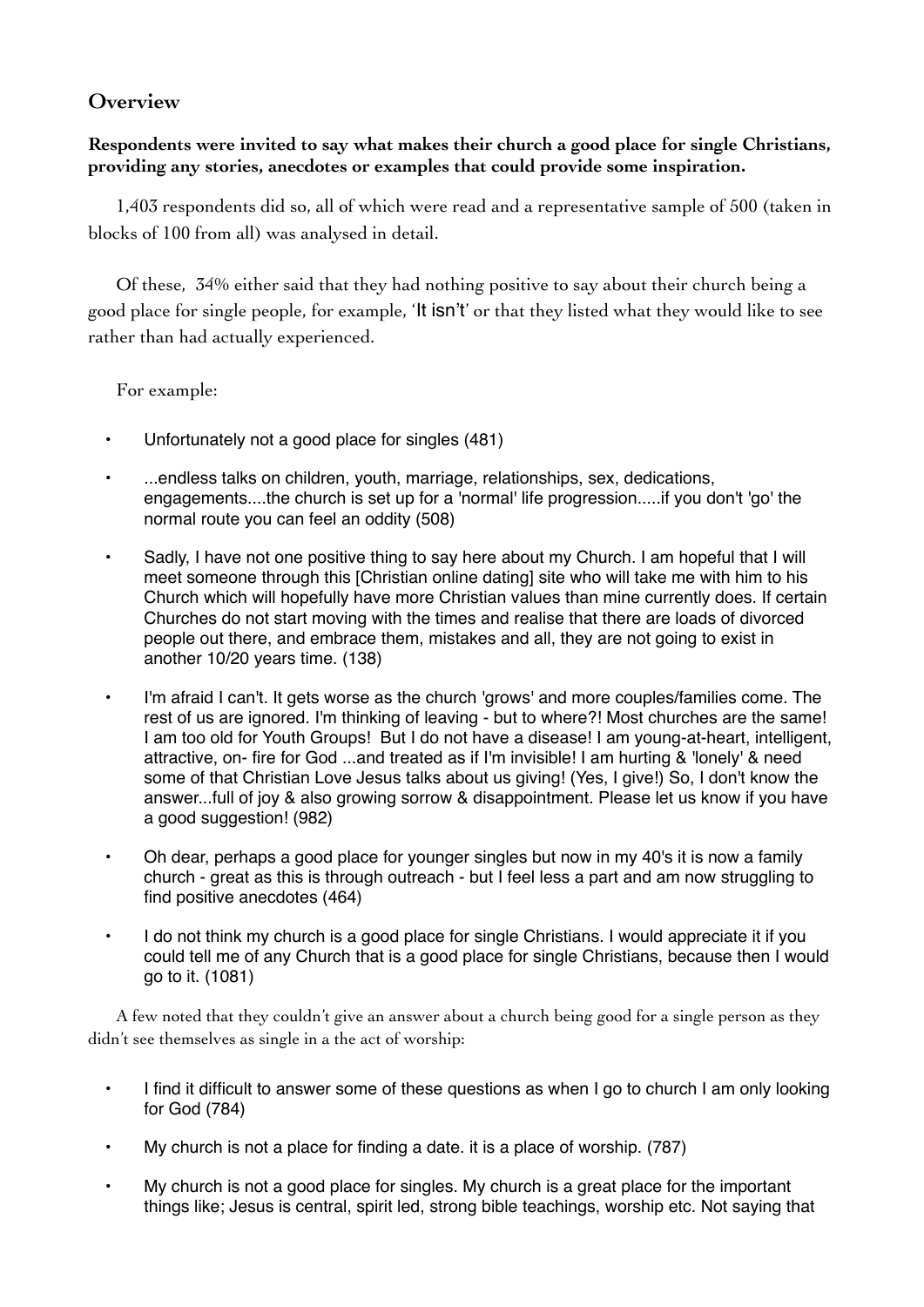singleness is not important, but my church doesn't have anything in place for single people. (904)

• It focusses on bible teaching not social interactions between single people. I think it can be a mistake when the church loses its' focus to satisfy legitimate needs. what is more needful is to be equipped to live for God first and then if a partner comes along, then my priorities will be in the right place. (1000)

Some were also new to a church and felt that they couldn't comment yet, or no longer regularly attended.

#### **What do single adult Christians say makes a church a good place for them?**

What do single adult Christians say makes a church a good place for them? The top factor mentioned was that the church made no differentiation between people based on their marital status, whether single never married, married, divorced or widowed.

Single adult Christians are, by and large, not asking for specific ministries, special talks and courses, or groups just for them. They want to be included fully and equally into every aspect and ministry of the church's life, just they perceive married people and families to be.

The other areas of response divided into descriptors of the church and specific attributes. Each of these is illustrated in turn. To some extent these overlap, for example a church that has many activities that people can join in with could also be described as involving. They are kept separate in the analysis in order to describe what respondents actually said.

#### **1 No differentiation in their church between married and single people**

Of those who made a positive response, 18% said that church is a good place for them as it did not differentiate on marital status in the life of the church.

Specifically too, some made mention (in order of the most to the least) that:

- Individual gifts were recognised and able to be used
- That roles and ministries were open to anyone irrespective of marital status
- That skills and talents were acknowledged and employed

#### For example:

- Family church doesn't matter what your marital status (143)
- At my church singles are generally valued for what they can contribute to the life of the church. Single people have preached, run the Alpha course, run mid week groups and helped with the church administration and web site,because they are gifted, talented or skilled in these areas. The senior pastor, a married man, tries to encourage everyone in the church without regard to social status, marital status, ethnic identity or gender to contribute in whatever way they can that will benefit the whole church. (519)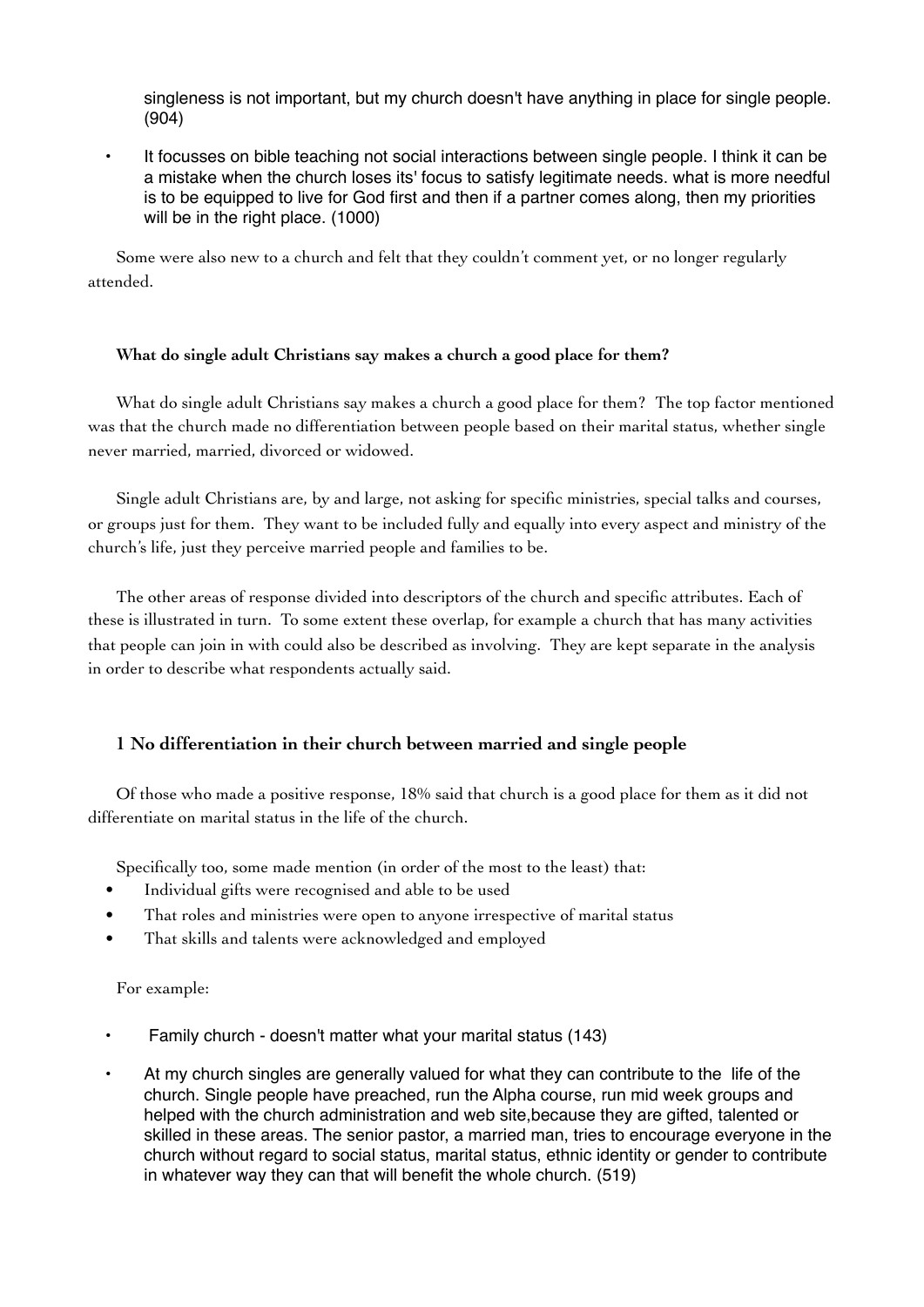- People are accepted regardless of their marital status, and not excluded from participating in leadership or ministry because they are single. (114)
- Its great in that it doesn't 'single me out'. I'm just someone saved by grace like everyone else, and they make it easy for me to get involved and feel part of the family by throwing a fellowship lunch after many Sunday services - we all bring something and its nice not having to go home alone for Sunday lunch. (425)
- The senior pastor, a married man, tries to encourage everyone in the church without regard to social status, marital status, ethnic identity or gender to contribute in whatever way they can that will benefit the whole church. (519)
- I rarely hear talk about people's marital situation in our church more about their ministry, gifts and talents - this is good godly focus for me. The Church is about community and discipleship so gender or marital status should not and does not enter into it. (1113)
- All are equal, some come as one of a partner, some with a partner. No one is bothered about one's marital status. No one has asked, either. (1160)
- Marital status is not an issue in our church; there are many opportunities for service in different areas, whether married or single, male or female, young or old, working or retired. (1290)

They way that they appreciated that no difference being made varied:

- Being blind to marital status
- Everyone treated as individual (for example in Alpha courses) rather than as a member of a family group
- That there is no compartmentalised programming for any group based on marital status

For example:

- Even couples and families present themselves as individuals (267)
- It is very accepting of everyone, regardless of their lifestyle, it includes people with (for example) former and current addiction problems, transvestites, people of a variety of ages (but mostly over 45s), so as a single person there I don't feel like the odd one out (as I do in some other churches), people are seen as people, rather than part of an accepted family unit. (720)

However, some, as we will see, liked the possibility of joining in with social activities specific for single people.

# **Churches are appreciated by single adult Christians when**

# **no differentiation is made on the basis of marital status in any way**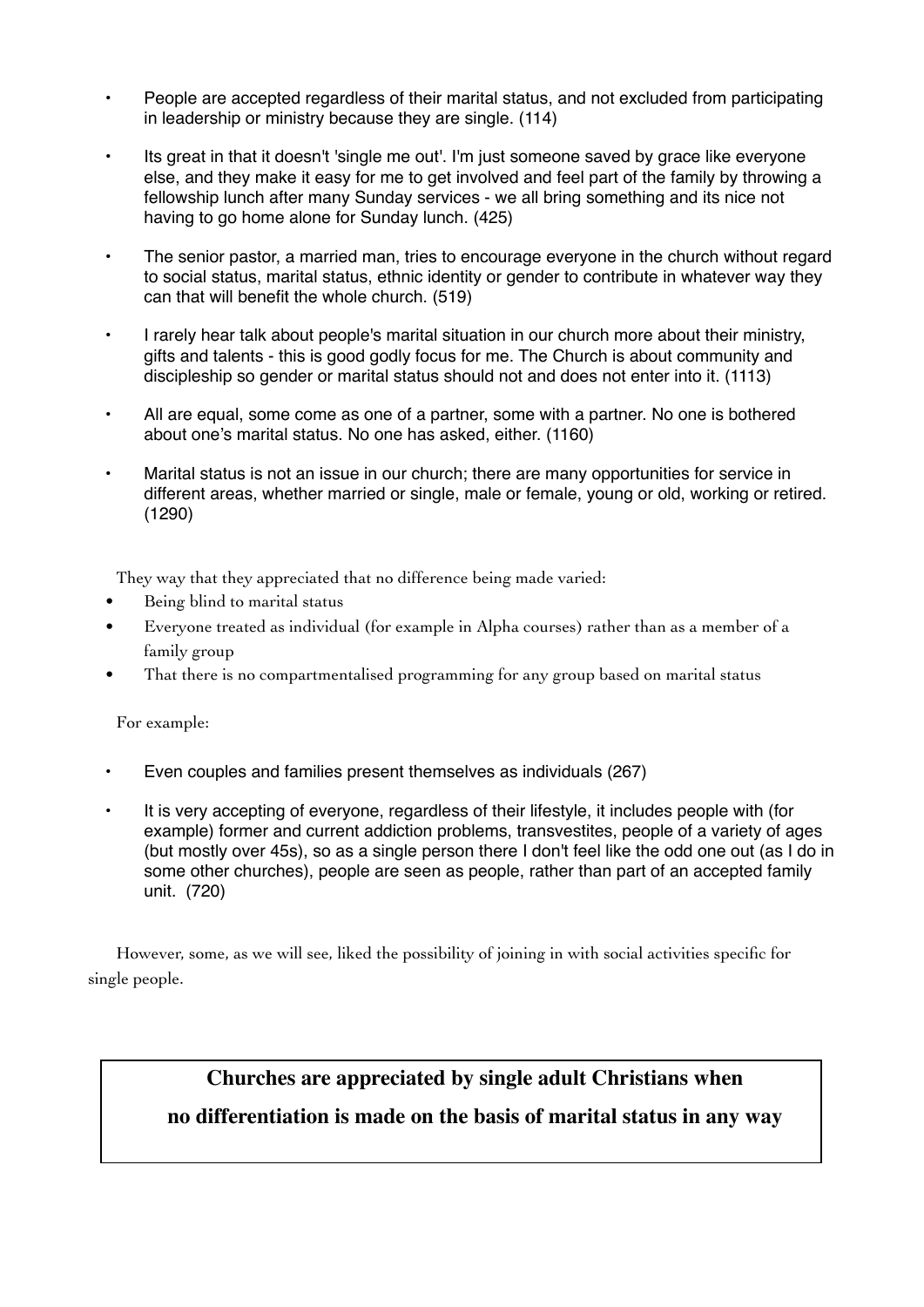### **2 Attitude of the church**

### **2.1 Accepting**

18% of people expressing positive messages about their church used the word Accepting. This was sometimes modified with three additions:

- Accepting by the church
- Accepting especially by leaders
- Non-judgmental

For example:

- My church accepts all regardless of status of relationships and I am very aware that being single has its problems as has being married - neither is better or worse - both have challenges. (775)
- Everyone is accepted especially by the leadership (755)
- My church accepts people regardless of their personal status and embraces everyone equally. (456)
- My church accepts PEOPLE and doesn't categorise them. I personally wouldn't want to be singled out for special treatment because I was single or married or anything else. (457)
- Total acceptance, inclusion regardless. (619)
- A friendly place where everyone is accepted irrespective of background or relationship status. Plenty of social occasions/events suitable for both singles and couples/families. (619)
- Everyone is accepted for the person they are whatever their marital status is. Isn't every church like that? (1243)
- Welcoming. Accepting. Don't give trite answers like "things tend to happen when you stop looking" (which means I'm doing something wrong) and "I'm sure God's got somebody very special for you as you've had to wait for so long" (1157)

In line with other comments elsewhere, there were many BUTs added, for example being accepting, welcomed but not fully included:

- I am accepted as an individual, just not specifically catered for. (981)
- I am accepted but " feel" on occasion that my marriage break down is a whole negative area. I believe in marriage and would welcome more expression to recognise the difficulties in meeting like minded single Christian folk (968)
- Our church is warm, loving, friendly & accepting of all people regardless of age, race or singleness or not, however - I do feel as a single 40+ divorced woman that there are less ministry opportunities open to me & I don't feel I am paid as fairly as a married man would be despite the fact that I am now the bread winner for my daughter and I. (792)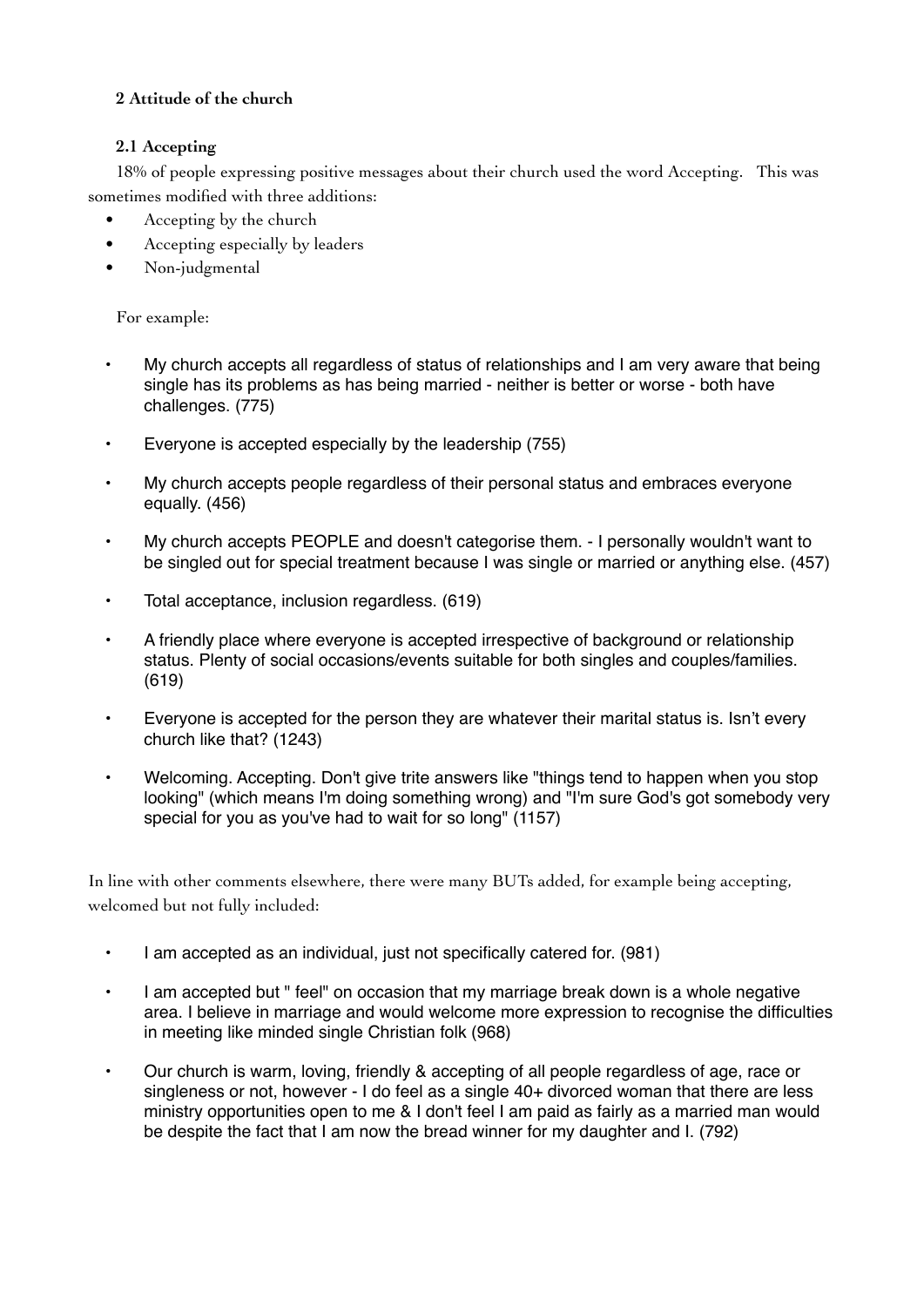#### **2.2 Welcoming**

Closely followed to Accepting was the use of the word Welcoming. 15% said they appreciated that their church was welcoming.

They reported this as being manifest in a number of ways:

- Everyone is greeted and welcomed at the door and made to feel wanted and at home. We, the church, are one big happy family. (781)
- Half an hour before the beginning of the service we serve tea and coffee and that enables people to be introduced to other people straight away and is a major way in which people are made to feel welcome. They are met at the door first and then directed to where we meet for drinks or someone goes with them. (616)
- The ethos is that all people are welcome and race, relational status, age, ability, disability, etc etc in my Church. (860)
- People very quickly made me feel welcome (learnt my name, invited me to lunch, coffee, groups) etc. (1261)
- My church is very welcoming particularly as I have come from an awkward back ground before coming a christian, having previous convictions (751)
- I have been made to feel welcome. I have found people will come up to me to say hello because they can see I am on my own. (461)
- Our church is very strong on welcoming people in regardless of age, gender, ethnicity, social standing, marital status. "Singleness" is not a particular issue over and above any other cultural boundary markers. (493)
- My church is a very welcoming church. They have always made me feel loved and part of the family. I have grown up in the church and have had support in times of difficulty. My church is good at welcoming the people whom society find difficult to deal with e.g. homeless, the mentally ill and alcohol/drug addicts (506)
- The welcome I received on my first attendance was amazing not only chocolates on entry then tea coffee (free) served, and I was introduced to a Home Group leader who then invited me to Home Group, this was six months ago, subsequently I have made friends of both single and married members of the fellowship (1220)
- It's a great church and they are very welcoming and friendly whether you are single or married. They are eager for people to find true love, but at the same time, they look out for you spiritually. (551)

Like many of the positive statements about the church being 'Welcoming' or 'Accepting', there were often reflections or BUTs attached. For example:

- I am welcomed and treated the same as everybody else. however I may move church as there are no single women my age for friendship or relationship (946)
- My church is very welcoming and friendly, though there is no particular acknowledgement of singles as far as I'm aware. I'm not sure whether some support or encouragement for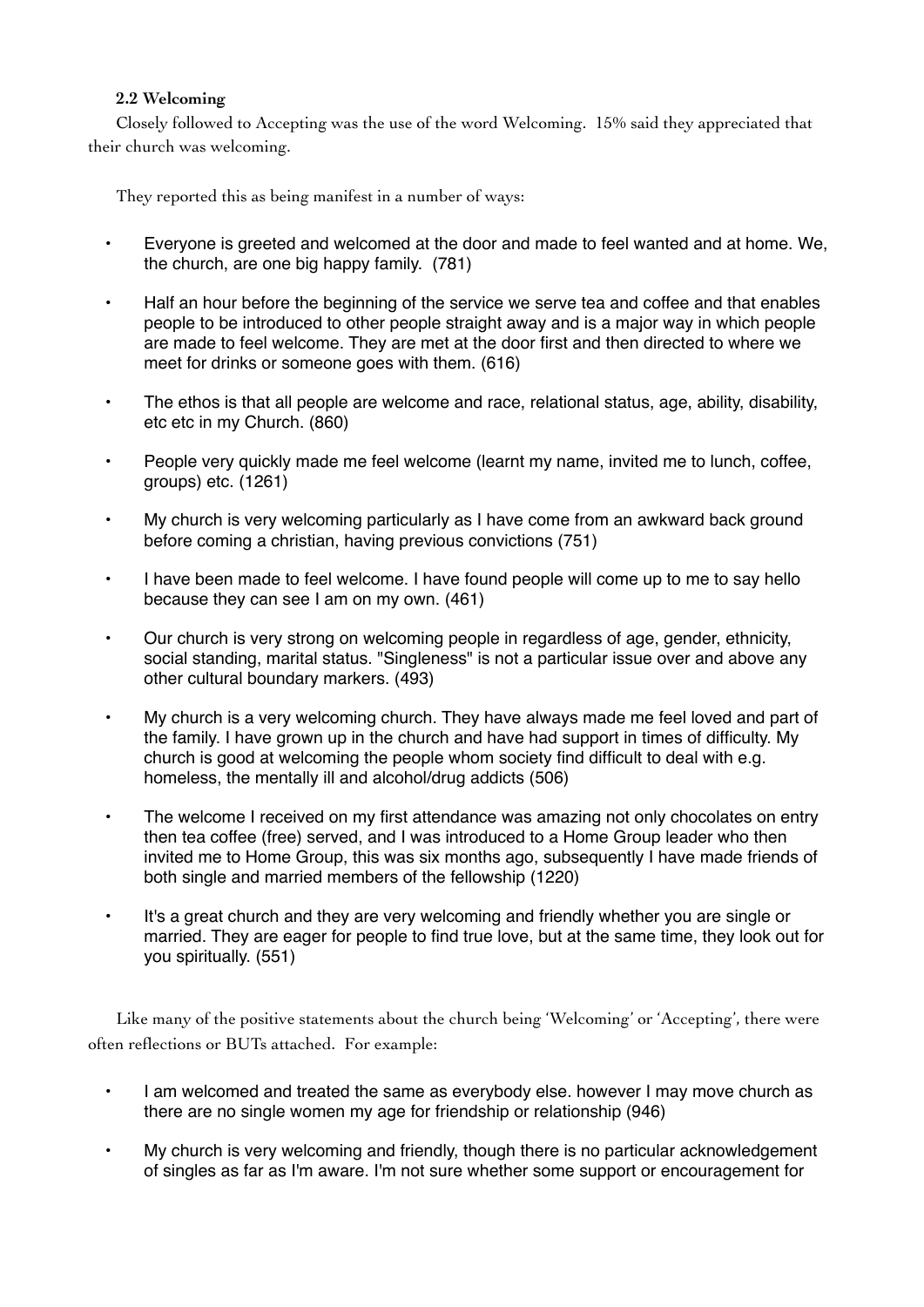singles to meet would be helpful or patronising and potentially awkward... still wondering about this (752)

### **2.3 Involving**

There was also strong appreciation for opportunities to be involved:

- I'm still fairly new at my current church but it seems as though you are still given the opportunity to be involved regardless of whether you are single or not (20)
- There are lots of ways to get involved in the church and not all kids work. (61)
- It has lots of organized events, that all people are encouraged to get involved in. (421)
- There are plenty of opportunities to be involved a traditional choir, festival choir which is informal, worship group. Helping with sound, IT, Street Pastors, Drop In. (648)
- Our pastor has a heart for singles and will encourage us in leadership roles and to get involved. He has been researching how to help single people in the church. (866)

#### **2.4 Supporting**

Support is a term that indicates a more practical aspect:

- I am divorced but don't feel judged for it. I feel my children are cared about and supported by the other members. (32)
- My church recognises that involuntary singleness particularly among women is a problem, and it seeks to support singles to develop healthy relationships. (158)
- There are at least 10 single, separated or divorced women and two men and I don't think any one of them would feel isolated or unloved. We support each other. (249)

#### **2.5 Inclusive**

Inclusive covers two aspects: including a person and being included into activities and ministries:

- Accepting and inclusive (319)
- I now attend a church that is inclusive and friendly where everyone is accepted for who he or she is regardless of age or marital status and where the gifts of the Spirit are encouraged and practiced by all. (423)
- We strive to be an accepting community taking people as we find them and being inclusive. I feel part of a family at Inspire more than I have anywhere else. Each person is valued for who they are and given time and space to use their gifts and talents. That how church should be. (247)
- Our church is a good place for Christians whether single or not. We have a wide cross section of ages and abilities in church. All activities are inclusive and one inspirational single person has Downs Syndrome and could not be more inspirational. Her love of the Lord and ability to share and break down barriers is second to none. (368)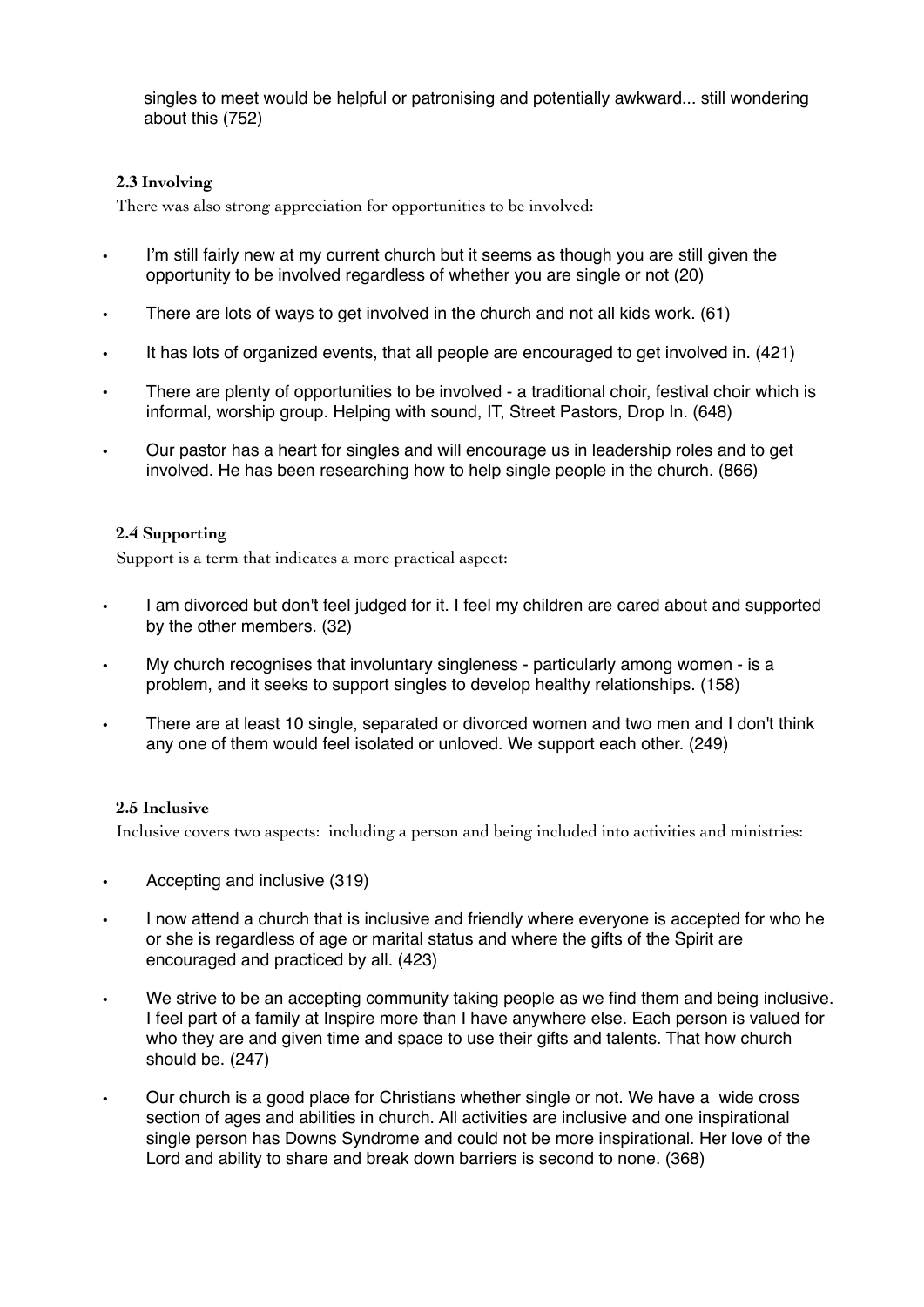- It's very inclusive and healing for those coming out of difficult relationships / widows/ widowers or divorcees. (778)
- My church is extremely inclusive and they are many activities and opportunity for single people to mingle, however this has not always been the case in church life in different churches. (941)

#### **2.6 Loving**

Another word used was 'loving':

- I would say our church is a good place for singles to worship because there is a lot of empathy, love and practical help.(249)
- People in my church are very loving and welcoming, there are loads of families and little kids so its nice to have that contact. My church is hugely accepting and my minister understanding. (570)
- Loving kind looks after the poor and needy treats human beings like people (690)
- Open loving and genuinely caring (1115)

### **2.7 Acting as family**

The image of the 'church as family' was interestingly not necessarily a cosy one, but one with a mixture of people:

- We are one family with different ages, race, ability, marital status. (35)
- Church aims to be a family like no other. There are families within the church who have welcomed me into their homes as an extended family member. (79)
- I think my Church accepts individuals as they are. It's important to get to know individuals and not to see their status but to see them as a child of God. As children of God, we are all equal. There is a good mix of young singles, young and older married people as well as older people who have either never married, or who have loss their partners. This makes us a family. We are all different and it takes God's grace for us to be able to get along with each other and love one another. By the Spirit of God we shall do this. (307)

#### **2.8 Friendly**

The last commonly used word was 'friendly':

- We are known as being a very friendly caring church for all ages (153)
- I now attend a church that is inclusive and friendly where everyone is accepted for who he or she is regardless of age or marital status and where the gifts of the Spirit are encouraged and practiced by all. (423)

**Churches were appreciated by single adult Christians when being:**

# **accepting, welcoming, involving, supporting,**

**inclusive, loving, acting as family, and friendly**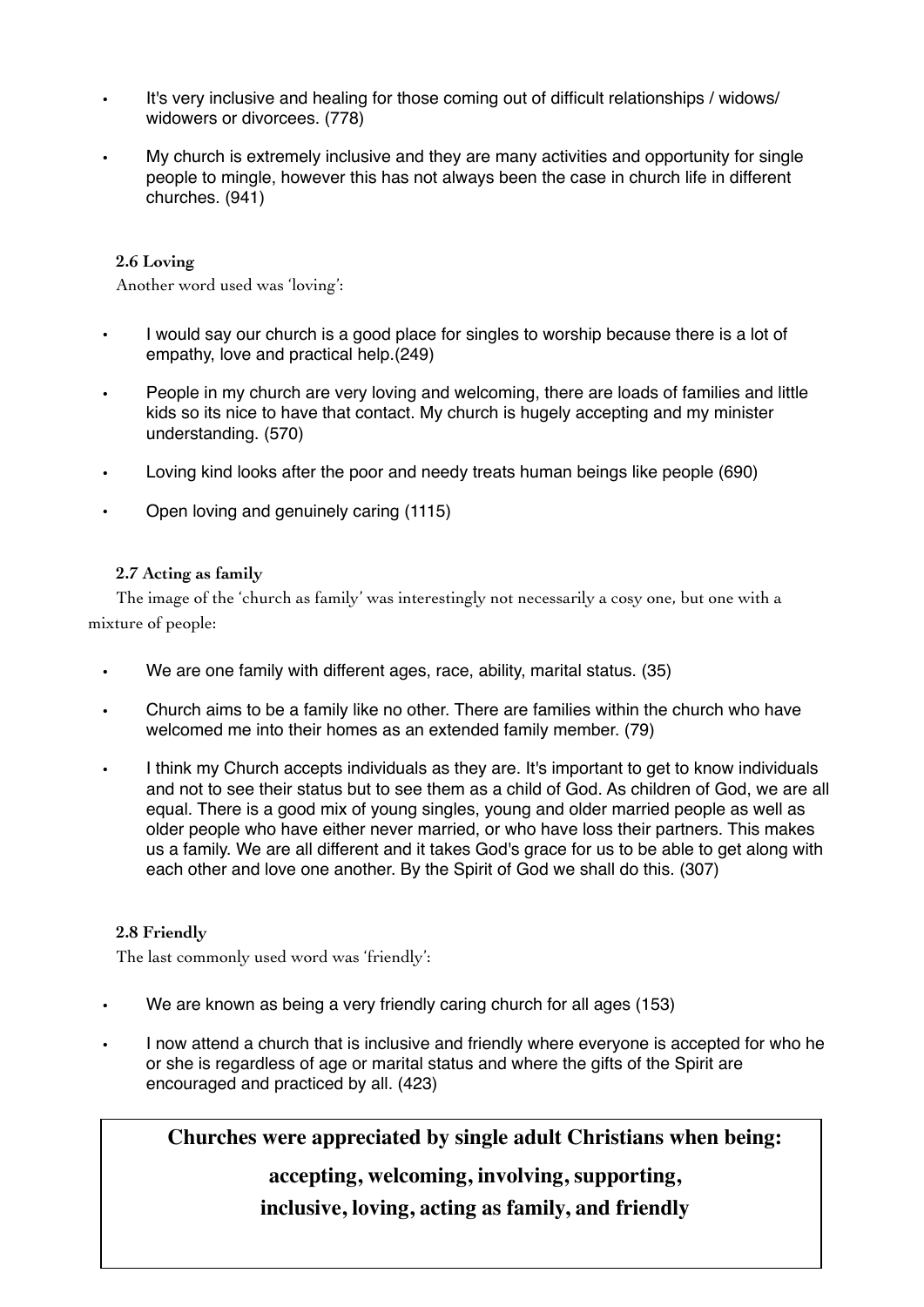### **3 Specific aspects of the church or church life that were appreciated by single adult Christians**

There were some specific aspects of church that emerged time and again in the responses to the question. They are listed in order of frequency.

#### **3.1 Other single people in church**

By far the biggest specific aspect of the church was other single people with whom they could identify. This made them feel less 'an oddity'. For example:

- Other single people who know what you are gong through but also provide a natural social group where you don't need 'another half' (29)
- I have met other single friends who have been a great support (979)
- My church is a good place for single Christians because there are so many of us! (1017)
- It's good only because the majority are singles. (1237)
- Since my husband left me and I am single I have found I have made friends with other single women, mostly divorced. It feels like we can just be and not need to explain everything. (1214)
- Lots of other singles. Less pressure to get into relationships. Less privileging of the family. Recognition of the vocations of single persons. Valuing of deep friendship. (1268)
- Quite a few singles there already. (1293)
- There are lots of single women in the church so you can have a good social network (1297)

#### **3.2 Socials**

The second specific area was the presence of socials, so that people could attend if wanted:

- Regular socials. (1186)
- Effort made to be invited out to meals, socials etc that are not consisted entirely of people in relationships. (43)
- We have a LOT of socials relevant to different age groups. We always have after parties, we always hang out after the service, we have evenings such as come dine with me where we go to random persons house and enjoy food with other guests we've never met before! (220)
	- Social events and meetings (613)

#### **3.3 Single leader**

People appreciate the nature of the role model that having a single lead bring for them: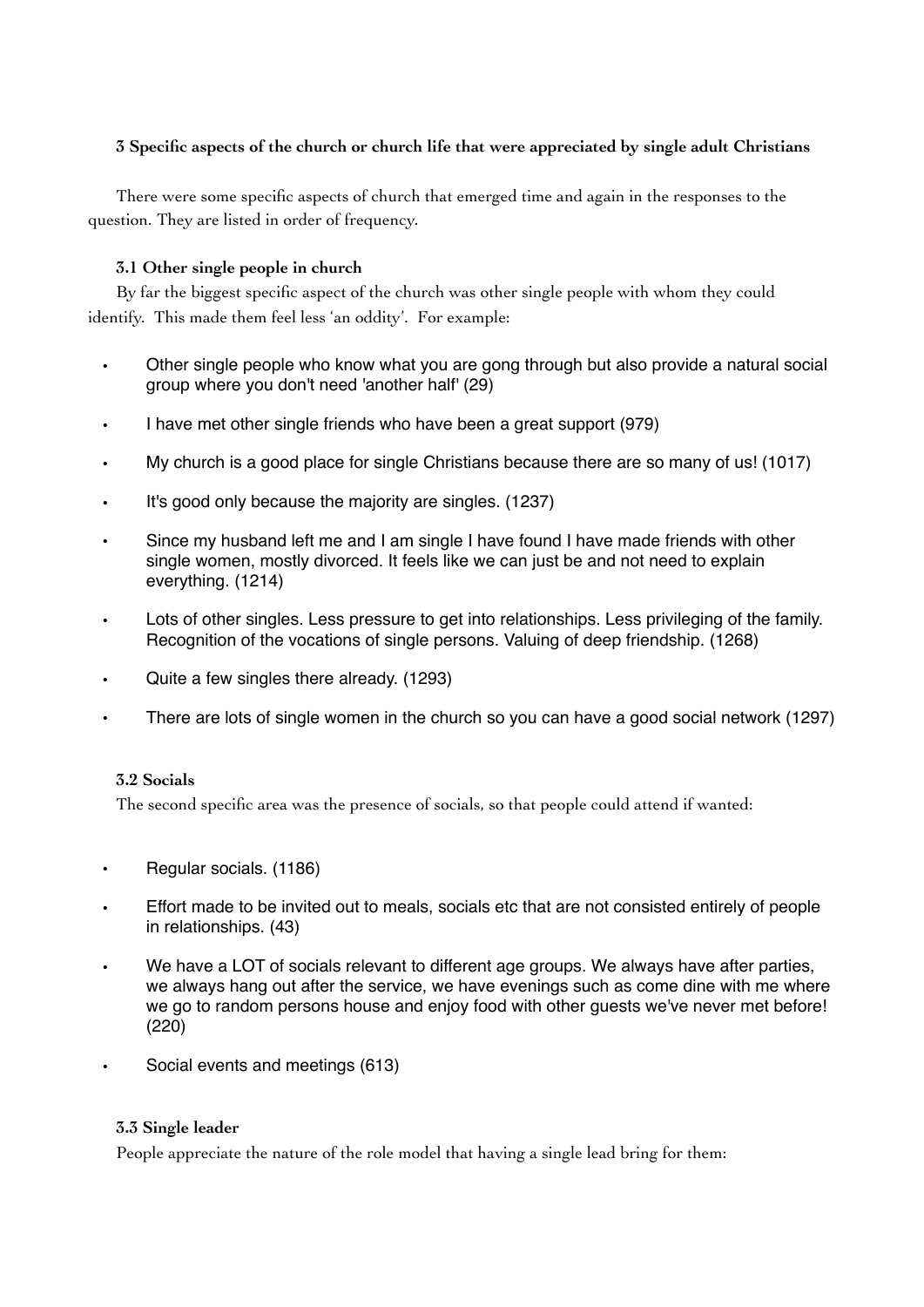- One of our clergy who has been with our church for over five years now is in his mid-thirties and is single. This leads a good role model for single men which contradicts the notion that the church is feminine. (1228)
- On the leadership team there is a good mix of all ages, stages and singles/marrieds. Some of the strongest most full on christians in our church are singles who are comfortable in their own skin, accepted, secure and are generally brilliant role models. (230)
- In the church I go to the congregation is large with people from all parts of life, I have recently been appointed an area leader even as a single person. (963)

#### **3.4 Groups**

The fourth most mentioned areas was that of the church having groups to which one could belong:

- Mixed age house groups so you get to mix with both married and single christians and getting different perspectives from different ages. (23)
- They have connect groups where people can choose to attend anyone they feel comfortable in. Not restricted to their own parish. cafe after the service where we can have lunch and socialize. (227)
- Many of our activities, groups, meetings are not gender or status orientated and those do not necessarily inhibit participation by single. (250)
- My church is one in which everyone can feel at home with a wide range of groups available for all ages. (361)
- GREAT small groups, welcoming couples and families, excellent events. (887)
- There are a lot of families, but the focus is on lifegroups, where a person's relationship status doesn't seem to matter, because everyone works together as a family. (1040)

#### **3.5 Talks and preaching**

When preaching, inclusion of examples for people of all marital status was considered helpful, as well as having some specific talks on the subject:

- General preaching from pulpit refers to singles as well as other groups such as widows, single parents and different ages. (350)
- Preaching acknowledges the temptations and issues surrounded by singleness. (780)
- Some good talks on the subject (80)
- It acknowledges that there are singles and tries to have some optional seminar for us every now and again. (795)
- My pastor and wife are very supportive and understanding of my struggles as a single woman in the church. My pastor also preached a sermon to the church once about singleness and stressed how difficult it can be for single people. I really appreciated this and thanked him afterwards for preaching this sermon to the whole church to make them aware of this issue within the church. (1042)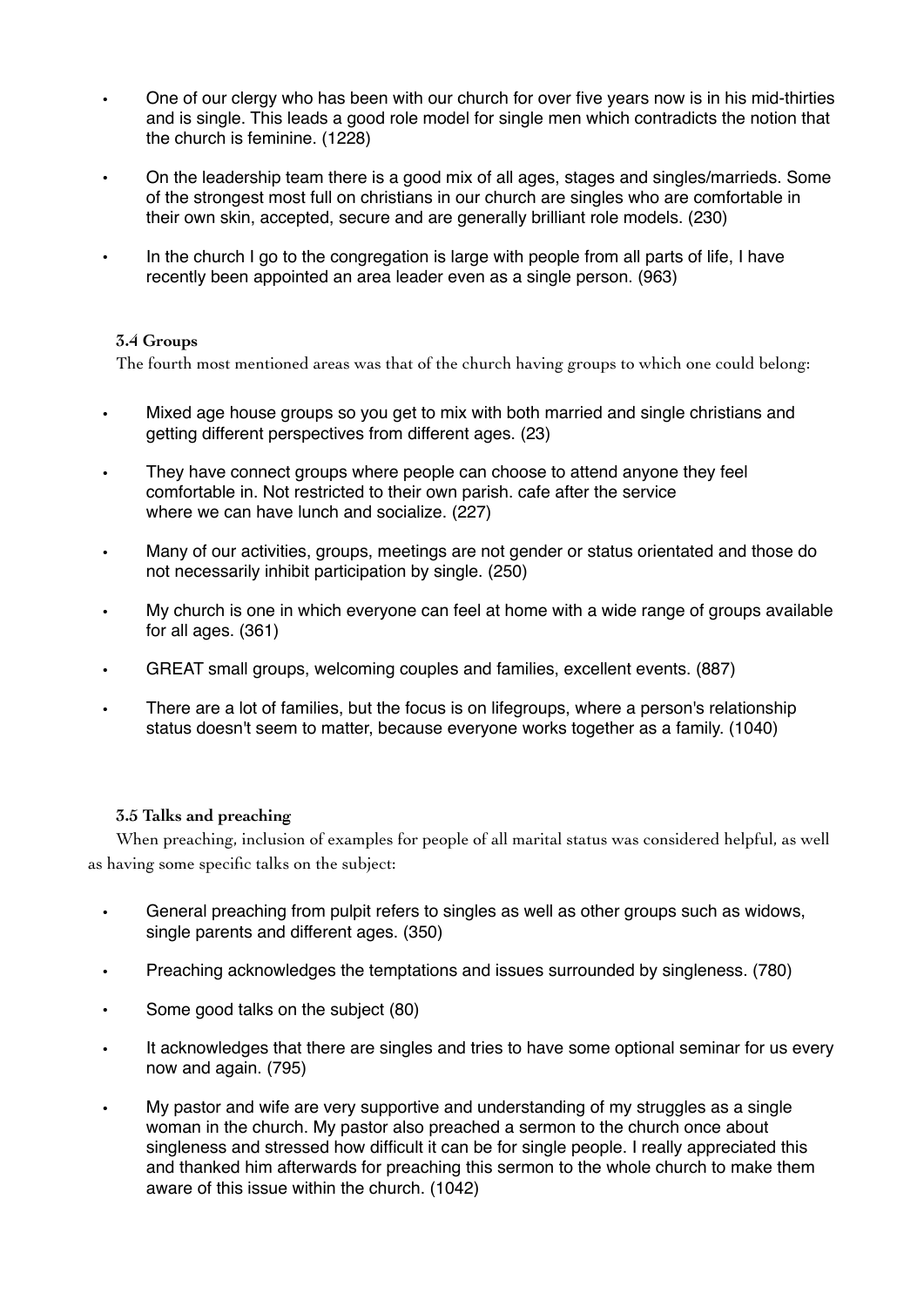### **3.6 Offered hospitality**

Acts of hospitality are widely appreciated:

- I left my last church because it wasn't a good place for single Christians. They really didn't know what to do with me. My pastor told me, "You'll probably never get married, so I want you to look after the younger women." I found that very difficult to hear and to live up to. My present church is mixed ages and full of people from all walks of life and situations so I don't feel quite so isolated and 'odd one out'. The pastor's wife cooked me a meal recently incredibly kind! (585)
- I never feel single at my Church I am valued, respected, included, listened to, encouraged to contribute, loved and included often in hospitality (244)
- At least some of the leadership feel we need to do something to care for the single Christians in the church - I've been invited to people's houses for lunch (including theirs) at their prompting to help include me in the life of people in the church. (795)

Acts of hospitality often are supportive in bigger ways:

• My vicar was brilliant and he noticed things e.g. if I was upset. Once, just after I was recently widowed I was about to break down after the service and he noticed, as I was rooted to the spot. He literally ran from the altar and took me in his arms whilst I broke. He also reassured everyone around because he realised what was happening. After that he and his wife had me for lunch every Friday for over a year until I was back on my feet. (291)

#### **3.7 Friends**

Although often assumed, many made explicit comments of appreciation for their friends in church:

- Friends for support. (549)
- A few years ago I prayed for friends I could have close fellowship with and began meeting in a prayer triplet with 2 other ladies (who are married) This has been a lifeline to me and an opportunity to share together at a deeper level. (17)
- My single and married friends at church are an important source of support, and fun, for me. (465)
- About 5 years ago, an initiative by a single person resulted in a one-off social event for all the known older single people in the church. From that has come a structure in which supportive friendships have been made, a smaller group meets regularly for a meal while others join up for theatre trips etc. (466)
- I enjoy I wide range of deep & significant friendships with lots of people in my church, my pastor & his wife, lots of married friends with kids, (I love it when they invite me into their families & kids lives), older, younger & same age couples & singles. (786)
- I have found excellent friends amongst other single Christians in the Church. (1284)
- My church is somewhere where I am part of a community and have friends I can be myself with and phone or drop in on if I need someone to talk to. (1218)